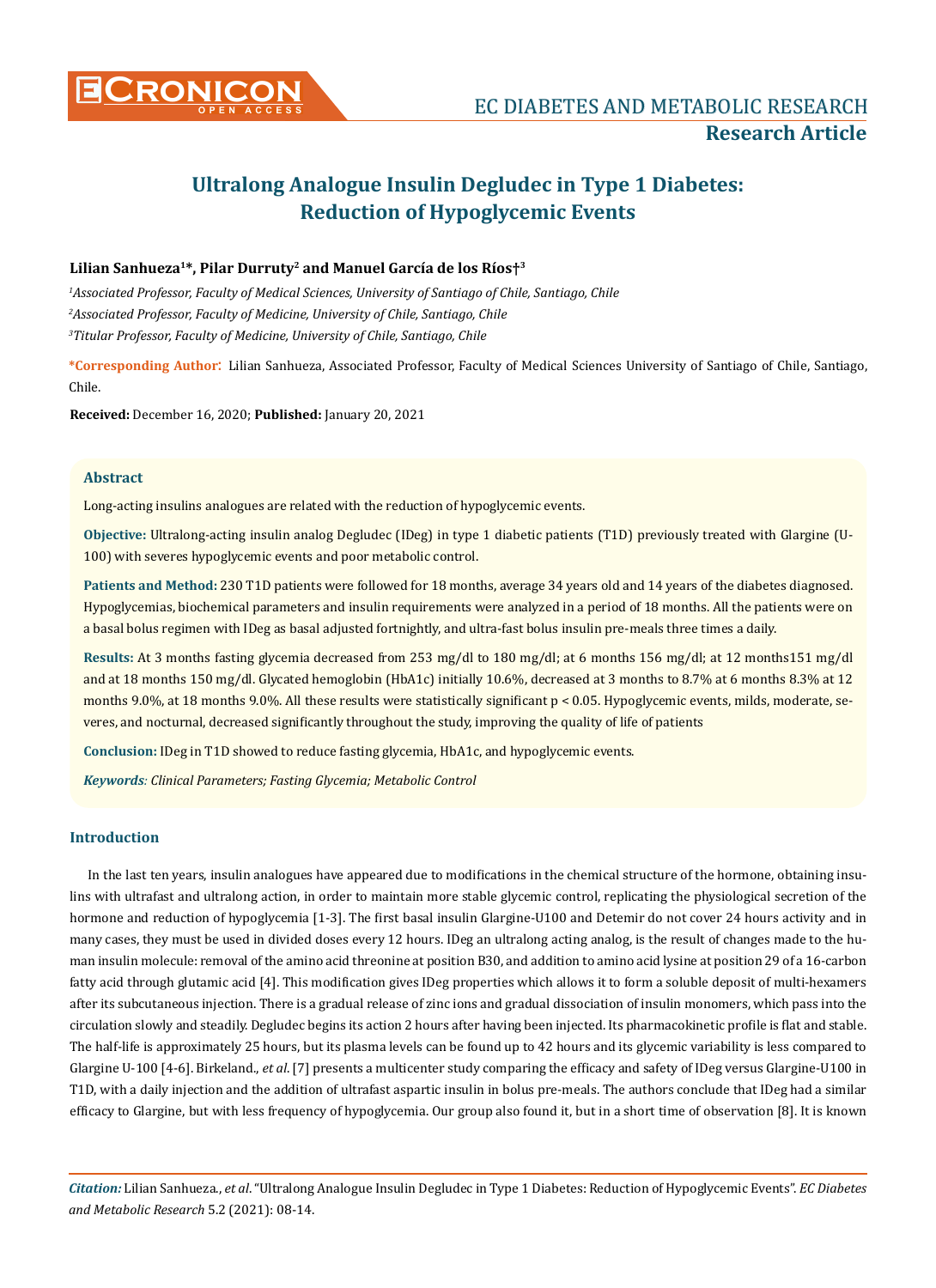that the strict glycemic control is associated with a high frequency of hypoglycemia, especially in T1D, given to the glycemic instability that characterizes this pathology. Dzygalo., *et al*. [9] reached the same conclusion, adding that the use of IDeg was also associated with lower insulin requirements.

From 2016 the Pharmacy Committee of the Hospital San Juan de Dios, Chilean Public Hospital approved the incorporation of IDeg to the therapeutic arsenal. We decided to use IDeg in T1D patients in order to study the efficacy, metabolic control and the number of hypoglycemic events.

#### **Patients and Method**

230 T1D, 120 men and 110 women participated in this study. Average 34 years old (rank 15-58), duration of diabetes of 14 years (rank 3-46). The patients were under control and followed-up during 18 months in the Diabetes Unit of the Hospital San Juan de Dios, Santiago, Chile.

The patients had treatment with Glargine U-100 in two doses daily as basal insulin, and ultra-fast insulin pre-meals. All the patients had HbA1c higher than 10% and some presented comorbidities (Table 1). All of them signed the informed consent for insulin change.

|                       | <b>Comorbidity</b> |
|-----------------------|--------------------|
| Hypertryglyceridemia  | 53%                |
| Arterial Hypertension | 45%                |
| Diabetic Nephropaty   | 35%                |
| Corony heart disease  | 30%                |

#### *Table 1*

Two patients were on three-week hemodialysis and another two had kidney transplants. Glargine insulin U-100 was changed to IDeg, starting with 0.3 U/kg weight and fortnightly adjustments according to the individual records of three daily capillary glycemias per day: fasting, before lunch and before dinner. The IDeg was injected in a daily morning dose. Ultra-fast acting insulin pre-meals at a fixed dose, and adjustments according to the pre-established requirements of each patient and the carbohydrate count. Medical controls were performed every15 days.

Patients were evaluated with clinical and biochemical parameters, at the initial, 3, 6, 12 and 18 months after starting the IDeg treatment. The following parameters were checked: body mass index (BMI kg/m<sup>2</sup>), systolic and diastolic blood pressure (mmHg), total cholesterol (mg/dl), HDL cholesterol (mg/dL), LDL cholesterol (mg/dL), triglycerides (mg/dL), and creatinine (mg/dL). Glycemia, HDL, and TG were measured using enzymatic colorimetric methods in an Architect c8000 clinical chemistry analyzer, with coefficients of variation (CV)< 5%. Hexokinase-6 was used for glycemia. An accelerator selective detergent for HDL and TG. HbA1c was determined in high-resolution liquid chromatography (HPLC) columns with a CV of < 5%, using HPLC Variant 2000 equipment. Blood pressure was measured with a Hg sphygmomanometer, in two repetitions while patients were sitting, and not having smoked or eaten recently. Weight and size were measured on scales with eye-level beam Seca brand. BMI was calculated and expressed as kg/m<sup>2</sup>.

Hypoglycemia was defined as a capillary glycemia < 70 mg/dl (American Diabetes Association Standars 2021) daytime and nighttime episodes. The degree of severity was classified mild, moderate, and severe. Mild hypoglycemia was considered when the patients did not have neurologic compromise, so it was treated by themselves. Moderate, when patients had altered consciousness, but they had enough awareness to be treated by themselves. And severe when they needed the attention of others.

*Citation:* Lilian Sanhueza., *et al*. "Ultralong Analogue Insulin Degludec in Type 1 Diabetes: Reduction of Hypoglycemic Events". *EC Diabetes and Metabolic Research* 5.2 (2021): 08-14.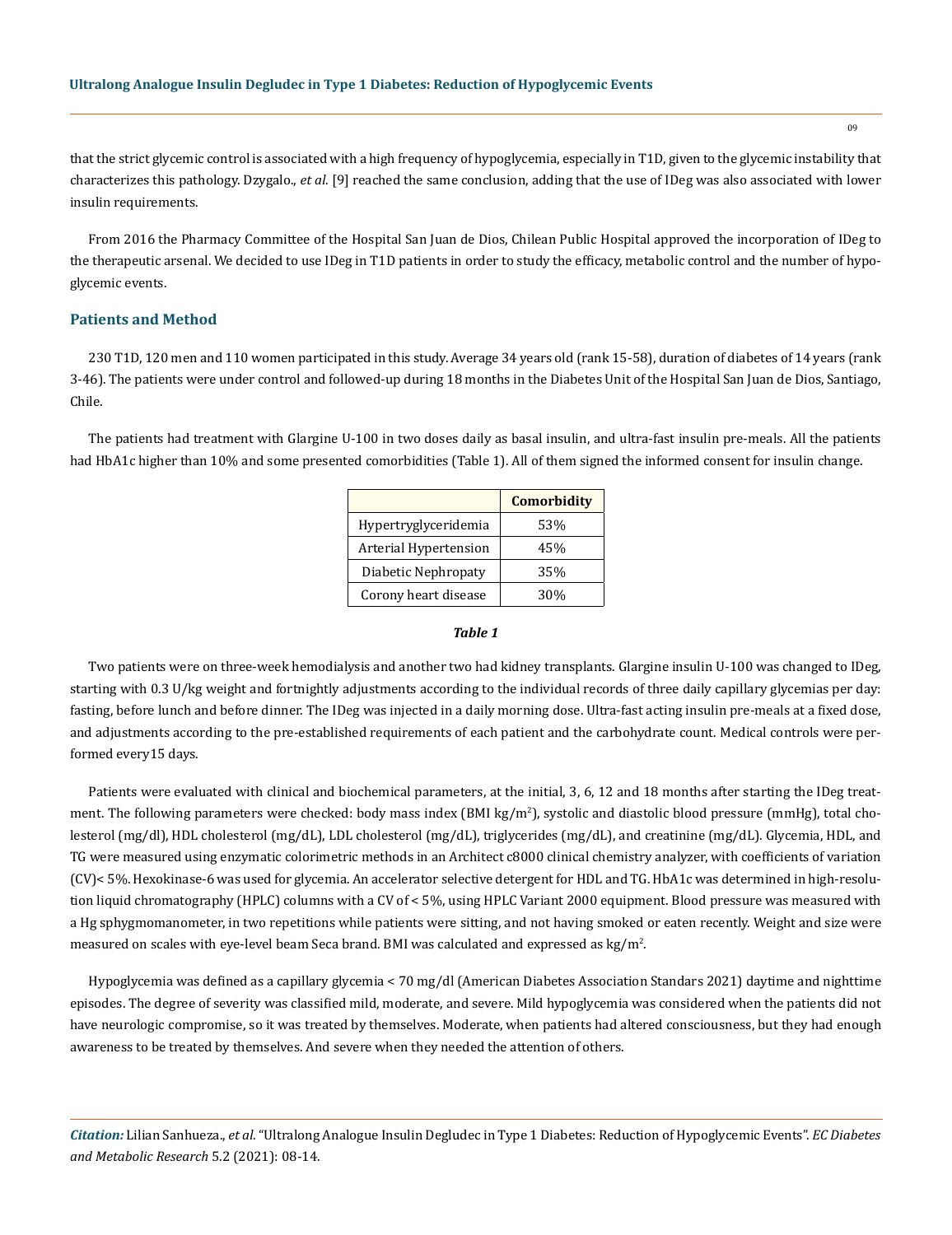Clinical, anthropometric, and laboratory variables were expressed as average and rank. Patients were checked every 15 days for capillary glycemia and monitoring hypoglycemia, with constant re-education in its management.

Average and rank were used in the statistical analysis. The normality of the variables was evaluated with the Swilk test, for categorical variables were Chi<sup>2</sup> or Fisher, and for continuous were ANOVA or Kwallis, as applicable. The analysis was performed in Stata 12.0, with a value of p < 0.05 considered statistically significant.

#### **Results**

Patients had a significant decrease in fasting glycemia of 253 to (rank 243-270) mg/dl at 180 mg/dl (172-240) at 3 months (p < 0.05), 156 (137-180) at 6 months (p < 0.05), 151 (50-328) (p < 0.01), at 12 months and 150 (50-321) (p < 0.01) at 18 months (Figure 1). Fasting glycemia drops until 6 months and then remains.



Similar behavior was observed concerning HbA1c levels, basal value with glargine U-100 was 10.6% (rank 10.3-12.2), at 3 months decreased to 8.7% (8.2-11.1) (p < 0.05), at 6 months 8.3% (8.0-9.6) (p < 0.05) at 12 months 9.0% (5,9-14.5)(p < 0.001), at 18 months 9.0% (5.9-14.6) (p < 0.001) (Figure 2).



*Citation:* Lilian Sanhueza., *et al*. "Ultralong Analogue Insulin Degludec in Type 1 Diabetes: Reduction of Hypoglycemic Events". *EC Diabetes and Metabolic Research* 5.2 (2021): 08-14.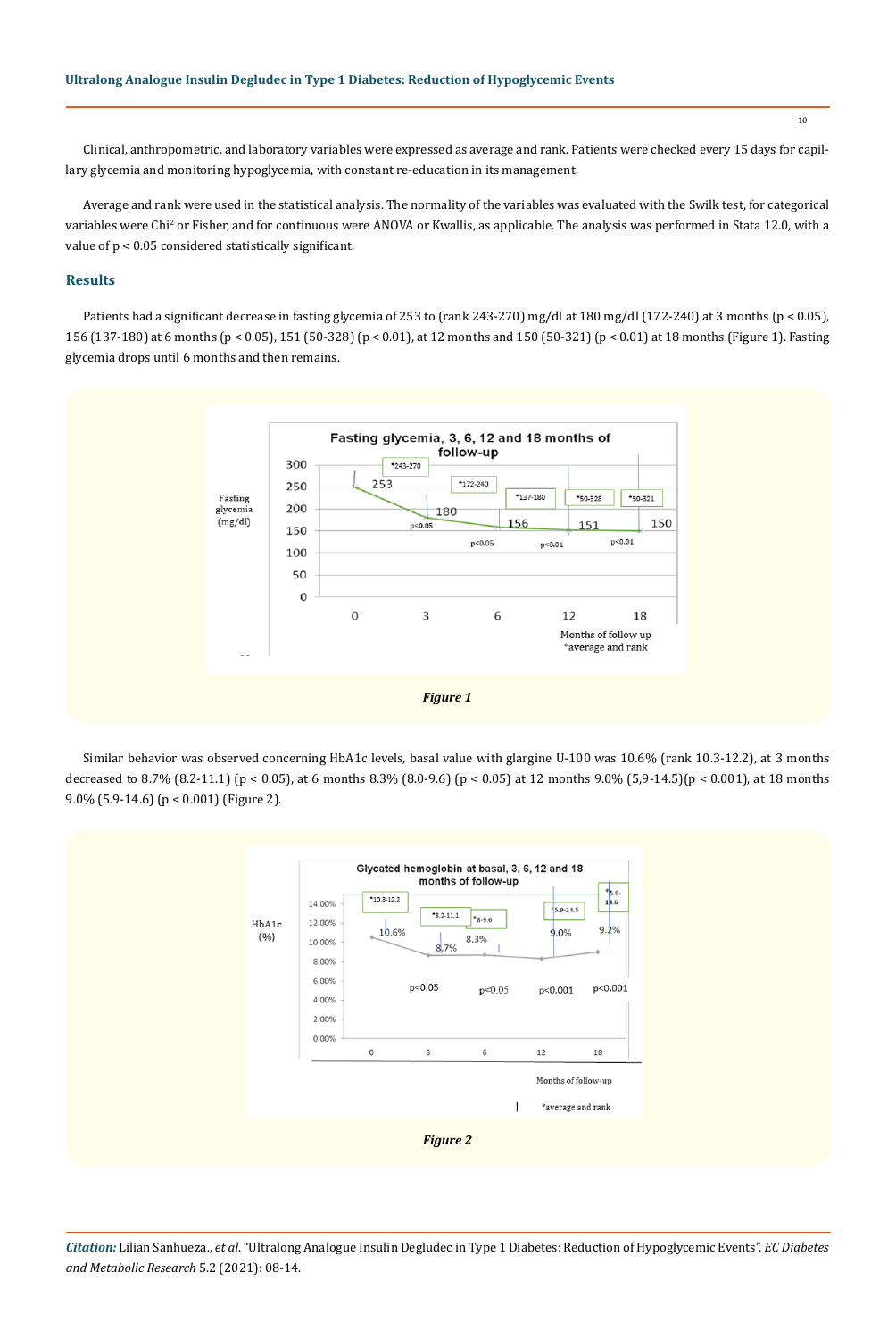|                          | <b>Initial</b> | 3 months      | 6 months      | 12 months     | 18 months     | $\mathbf{p}$ |
|--------------------------|----------------|---------------|---------------|---------------|---------------|--------------|
| BMI $(kg/m2)$            | 24             | 25            | 24            | 25            | 25            | <b>NS</b>    |
|                          | $(23-26)$      | $(24-27)$     | $(22-26)$     | $(23-26)$     | $(23-34)$     |              |
| Sistolic Blood Presure   | 123            | 130           | 127           | 118           | 120           | <b>NS</b>    |
| (mm Hg)                  | $(112-144)$    | $(113-145)$   | $(110-150)$   | $(108-150)$   | $(120-143)$   |              |
| Diastolic Blood          | 63             | 68            | 60            | 61            | 61            | <b>NS</b>    |
| Presure (mm Hg)          | $(60-75)$      | $(63-80)$     | $(57-70)$     | $(55-76)$     | $(58-78)$     |              |
| <b>Total Cholesterol</b> | 192            | 186           | 193           | 184           | 174           | <b>NS</b>    |
| (mg/dl)                  | $(179-206)$    | $(177-196)$   | $(182 - 205)$ | $(172-196)$   | $(130-370)$   |              |
| <b>HDL</b> Cholesterol   | 53             | 51            | 53            | 53            | 52            | <b>NS</b>    |
| (mg/dl)                  | $(46-61)$      | $(45-57)$     | $(47-59)$     | $(47-58)$     | $(20-104)$    |              |
| LDL Cholesterol          | 113            | 111           | 116           | 119           | 103           | p < 0.05     |
| (mg/dl)                  | $(99-126)$     | $(98-123)$    | $(102-129)$   | $(99-125)$    | $(55-190)$    |              |
| Triglycerides            | 182            | 184           | 151           | 149           | 117           | p < 0.05     |
| (mg/dl)                  | $(104 - 259)$  | $(132-237)$   | $(115-186)$   | $(120-178)$   | $(142 - 561)$ |              |
| Creatinine               | 0.8            | 0.8           | 0.8           | 0.8           | 0.8           | <b>NS</b>    |
| (mg/dl)                  | $(0.6 - 1.8)$  | $(0.7 - 1.8)$ | $(0.6 - 1.8)$ | $(0.6 - 1.7)$ | $(0.5-1.6)$   |              |

The anthropometric, clinical, and metabolic characteristics of the 230 DM1 patients are presented in table 2.

*Table 2: Antropometric, clinical and metabolic characteristics of 230 dm1 patients at initial, 3, 6, 12 and 18 months of follow-up\* \*average and rank.*

It is observed that there were no major changes in BMI throughout the follow-up although the statistically significant reduction of LDL cholesterol and triglycerides ( $p < 0.05$ ). There was no significant changes in the other parameters.

The dose of glargine insulin administered to patients before changing to IDeg was 0.7 U/kg weight (rank 0.6-0.8). IDeg was started at 0.3 U/kg weight, maintained at three months, and rose to 0.5 U/kg weight (0.3-0.5) during the follow up.

The ultra-fast acting insulin dose stayed the same; in only 3 cases there was no need to continue injecting it. Liver tests were maintained in normal ranks. There were no manifestations of lipodystrophy or allergy at the puncture site.

Concerning hypoglycemia, a monthly average of 19 hypoglycemias were recorded in each patient during the first 3 months of treatment: 14 mild, 4 moderate, and one severe; at 6 months 8 mild and 2 moderates and non-severe, at 12 months one mild, at 18 months 1 mild and 1 moderate. Nighttime hypoglycemia was reported in only 4 patients in this group.

*Citation:* Lilian Sanhueza., *et al*. "Ultralong Analogue Insulin Degludec in Type 1 Diabetes: Reduction of Hypoglycemic Events". *EC Diabetes and Metabolic Research* 5.2 (2021): 08-14.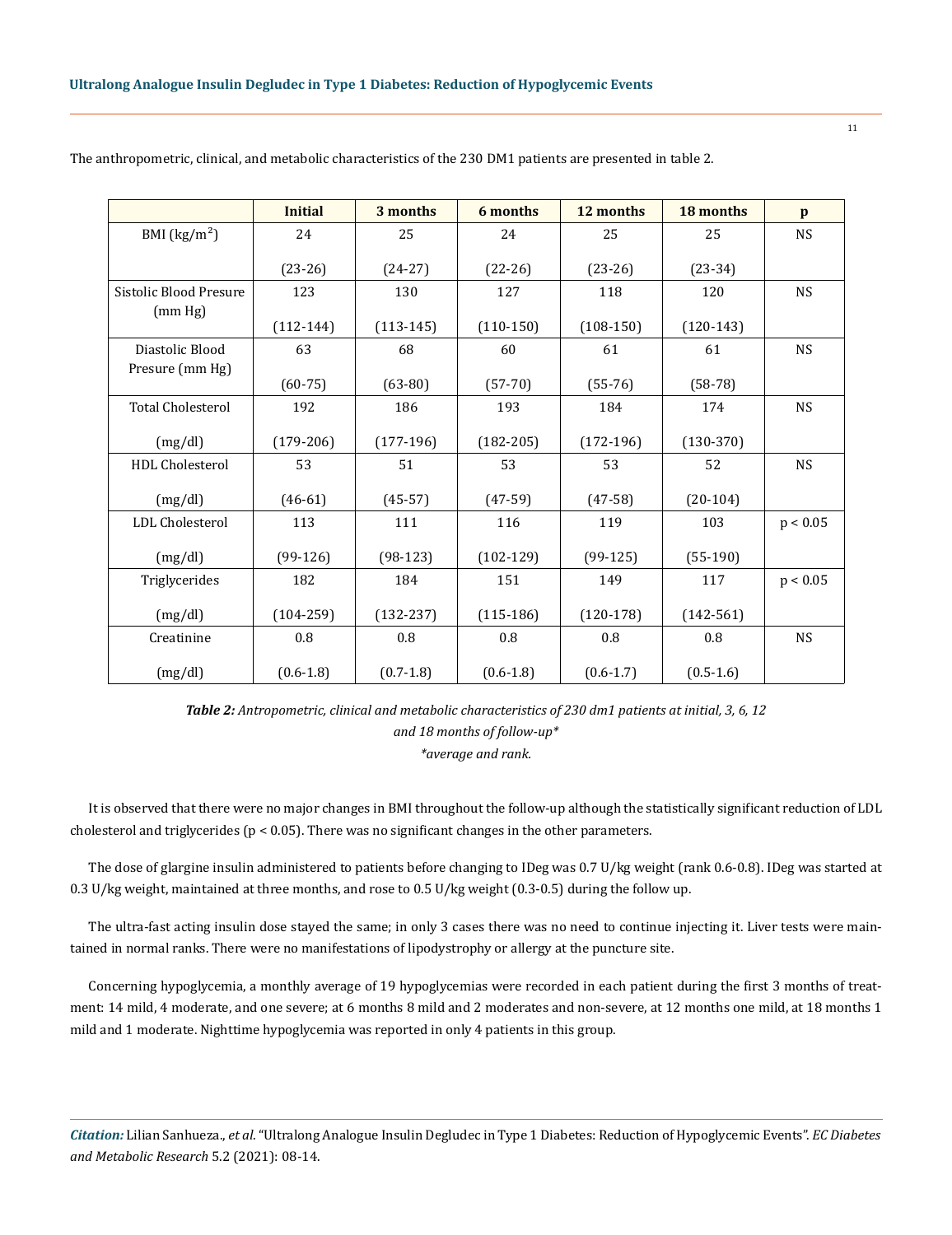

Patients stated that their symptoms of hypoglycemia such as headache, palpitations and sweating were drastically reduced the same as their frequency.

#### **Discussion**

The strength of our study is the number of patients, 230 cases and the longer time of observation 18 months. The Clinical Trial Switch 1 had a larger sample and longer follow-up [10]; in other publications the two conditions were minor [7,11-13].

In this investigation, we considered the possibility of bias due to very close surveillance of the patients. The age of T1D fluctuated in a very wide range, 18 to 58 years, with different motivations and metabolic situations, that could have influenced the results.

This work has the disadvantage of lacking a control group.

The 52-weeks study BEGIN [12] proved that IDeg was no superior to glargine in the reduction of fasting glycemia and HbA1c; different from our study, we observed a reduction in fasting glycemia and HbA1c in the first 6 months and remained constant until the end of the observation. We did not have the possibility of having a continuous glucose monitoring sensor, which would have provided greater objectivity to the results. Levels of anti-insulin antibodies were not measured, and there was not weight reduction, despite the decrease in insulin doses.

In our analysis, in relation to insulin doses, they remained at 0.5 U/ kg weight at 18 months, slightly lower than that reported by Nakae., *et al.* [13], who found that they decreased from 0.71 to 0.67 U/kg weight at 6 months after using IDeg. Dzygalo., *et al*. in a meta-analysis, also confirm the reduction of insulin doses compared to other slow-acting analogs [9]. Yamamoto., *et al*. reports that the dose of IDeg was reduced by 25%, however, glycemic variability in 24h was no different than glargine U-100 [5]. The author concludes that the two doses of this insulin can be replaced by a daily injection of IDeg. These findings are fully consistent with the analysis published by almost all authors [8,9,13-15]. Double dose of insulin replaced by a daily injection, increased enormously adherence to the treatment.

Disappearance of severe of hypoglycemia from 6 months and a smaller number of moderate and mild episodes, was a very important achievement.

*Citation:* Lilian Sanhueza., *et al*. "Ultralong Analogue Insulin Degludec in Type 1 Diabetes: Reduction of Hypoglycemic Events". *EC Diabetes and Metabolic Research* 5.2 (2021): 08-14.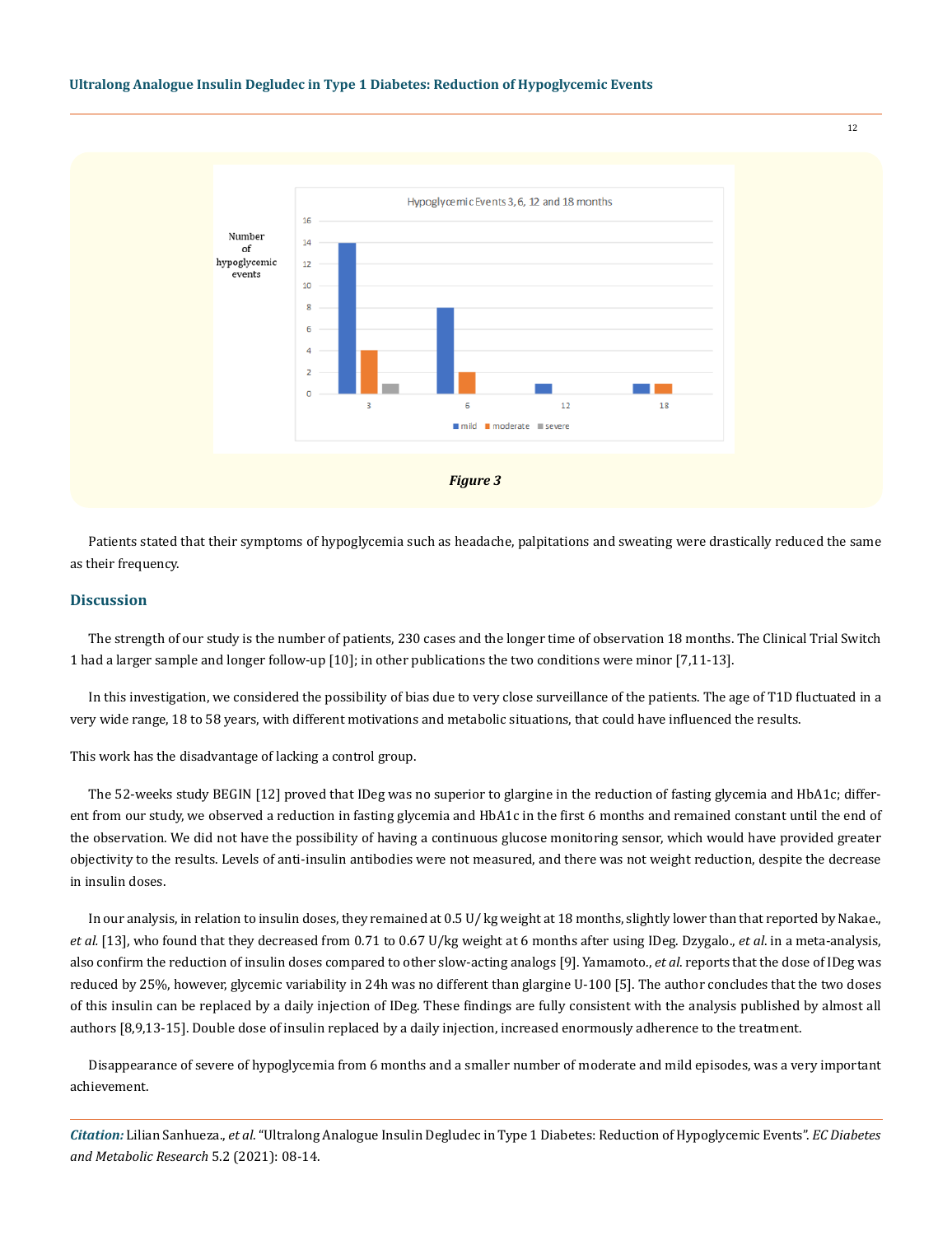Regarding hypoglycemia and contrary to Nakae., *et al*. [13] reported, who did not observe differences in frequency and severity of hypoglycemia when comparing with insulin glargine U-100; our study showed a reduction in hypoglycemia during the 18 months of observation, disappearance of severe hypoglycemia from 6 months and a smaller number of moderate and mild episodes. Other research on the clinical use of IDeg concludes that this insulin minimizes the risk of nocturnal hypoglycemia [2,17-19].

It should be mentioned that glycemia does not decrease during the first 10 days, rather it increases, probably secondary to the rise of anti-insulin antibodies. It is recommendable to advise the patient about this situation.

Gold., *et al.* [15] said that severe episodes of hypoglycemia are less common in patients in alertness, and those at risk of these events would be due to a lack of glucagon and a reduced response of counterregulatory hormones. The study published by Koehler., *et al.* [16] observed the acute physiological response to insulin-induced hypoglycemia in 38 T1D randomized to IDeg or glargine U-100, did not record differences in symptoms or cognitive function. However, IDeg patients had moderately higher levels of growth hormone, cortisol, adrenaline, and norepinephrine.

The reduction of hypoglycemia may be related to the stability of hexamers in the subcutaneous tissue and their passage through the vascular endothelium.

Other publications with IDeg report a reduction in hospital bed-days, which is very favorable for the patient and reduce hospital costs [20-22].

#### **Conclusions**

We can conclude that IDeg in T1D compared to glargine U-100, reduced fasting glycemia and HbA1c, a metabolic effect that covers 24 hours, as well as a lower risk of hypoglycemia.

#### **Bibliography**

- 1. [Simó R. "Nueva insulina basal de acción ultralenta: insulina degludec".](https://www.researchgate.net/publication/257503390_Nueva_insulina_basal_de_accion_ultralenta_insulina_degludec) *Avances en Diabetologia* 29 (2013): 4-11.
- 2. [Muñoz M. "Degludec, una nueva insulina basal de acción ultra-lenta para el tratamiento de la diabetes tipo 1 y 2: avances en investig](https://www.sciencedirect.com/science/article/abs/pii/S1575092213001733)ación clínica". *[Endocrinología y Nutrición](https://www.sciencedirect.com/science/article/abs/pii/S1575092213001733)* 61 (2014): 153-159.
- 3. Vora J., *et al*. "Clinical use of insulin degludec*[". Diabetes Research and Clinical Practice](https://pubmed.ncbi.nlm.nih.gov/25963320/)* 109 (2015): 19-31.
- 4. [Berard L and MacNeill G. "Insulin degludec, a long-acting-daily basal analogue for type 1 and type 2 diabetes mellitus".](https://pubmed.ncbi.nlm.nih.gov/25065475/) *Canadian [Journal of Diabetes](https://pubmed.ncbi.nlm.nih.gov/25065475/)* 39 (2015): 4-9.
- 5. Yamamoto C., *et al*[. "Degludec is superior to glargine in terms of daily glycemic variability in people with type 1 diabetes mellitus".](https://pubmed.ncbi.nlm.nih.gov/26522272/) *[Endocrine Journal](https://pubmed.ncbi.nlm.nih.gov/26522272/)* 63(2016): 53-60.
- 6. Heise T., *et al*[. "Steady state is reached within 2-3 days of once-daily administration of degludec, a basal insulin with an ultralong dura](https://pubmed.ncbi.nlm.nih.gov/25581159/)tion of action". *Diabetes* [8 \(2016\): 132-138.](https://pubmed.ncbi.nlm.nih.gov/25581159/)
- 7. Birkeland KI., *et al*[. "Insulin degludec in type 1 diabetes: a randomized controlled trial of a new-generation ultra-long-acting insulin](https://pubmed.ncbi.nlm.nih.gov/21270174/) [compared with insulin glargine".](https://pubmed.ncbi.nlm.nih.gov/21270174/) *Diabetes Care* 34 (2011): 661-665.
- 8. Sanhueza L., *et al*[. "Experiencia con insulina degludec en pacientes diabéticos tipo 1 del Hospital San Juan de Dios, Santiago, Chile".](http://www.revistasoched.cl/4_2017/2.pdf) *[Revista Chilena de Endocrinología y Diabetes](http://www.revistasoched.cl/4_2017/2.pdf)* 10 (2017): 131-136.

*Citation:* Lilian Sanhueza., *et al*. "Ultralong Analogue Insulin Degludec in Type 1 Diabetes: Reduction of Hypoglycemic Events". *EC Diabetes and Metabolic Research* 5.2 (2021): 08-14.